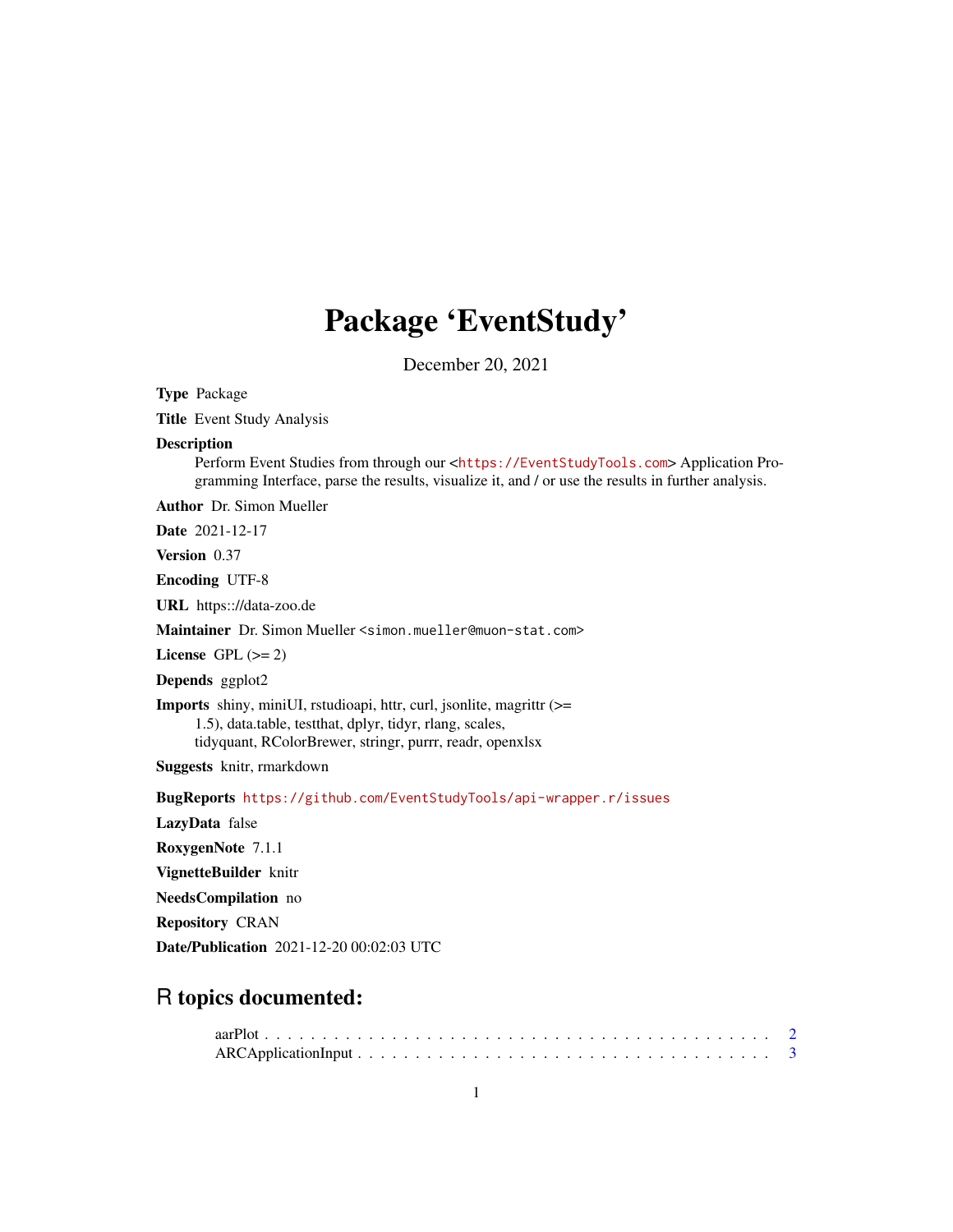#### <span id="page-1-0"></span>2 aarPlot

| Index |  |
|-------|--|

aarPlot *Averaged Abnormal Return Plot*

# Description

Averaged abnormal return plots with confidence intervals

For more details see the help vignette: vignette("parameters\_eventstudy", package = "EventStudy")

#### Usage

```
aarPlot(
 ResultParserObj,
 cumSum = F,group = NULL,
 window = NULL,
 ciStatistics = NULL,
 p = 0.95,
 ciType = "band",
 xlab = "",
 ylab = "Averaged Abnormal Returns",
 facet = T,
 ncol = 4)
```
# Arguments

ResultParserObj

|              | An object of class ResultParser                        |
|--------------|--------------------------------------------------------|
| cumSum       | plot CAAR                                              |
| group        | set this parameter if just one group should be plotted |
| window       | numeric vector of length 2                             |
| ciStatistics | Statistic used for confidence intervals                |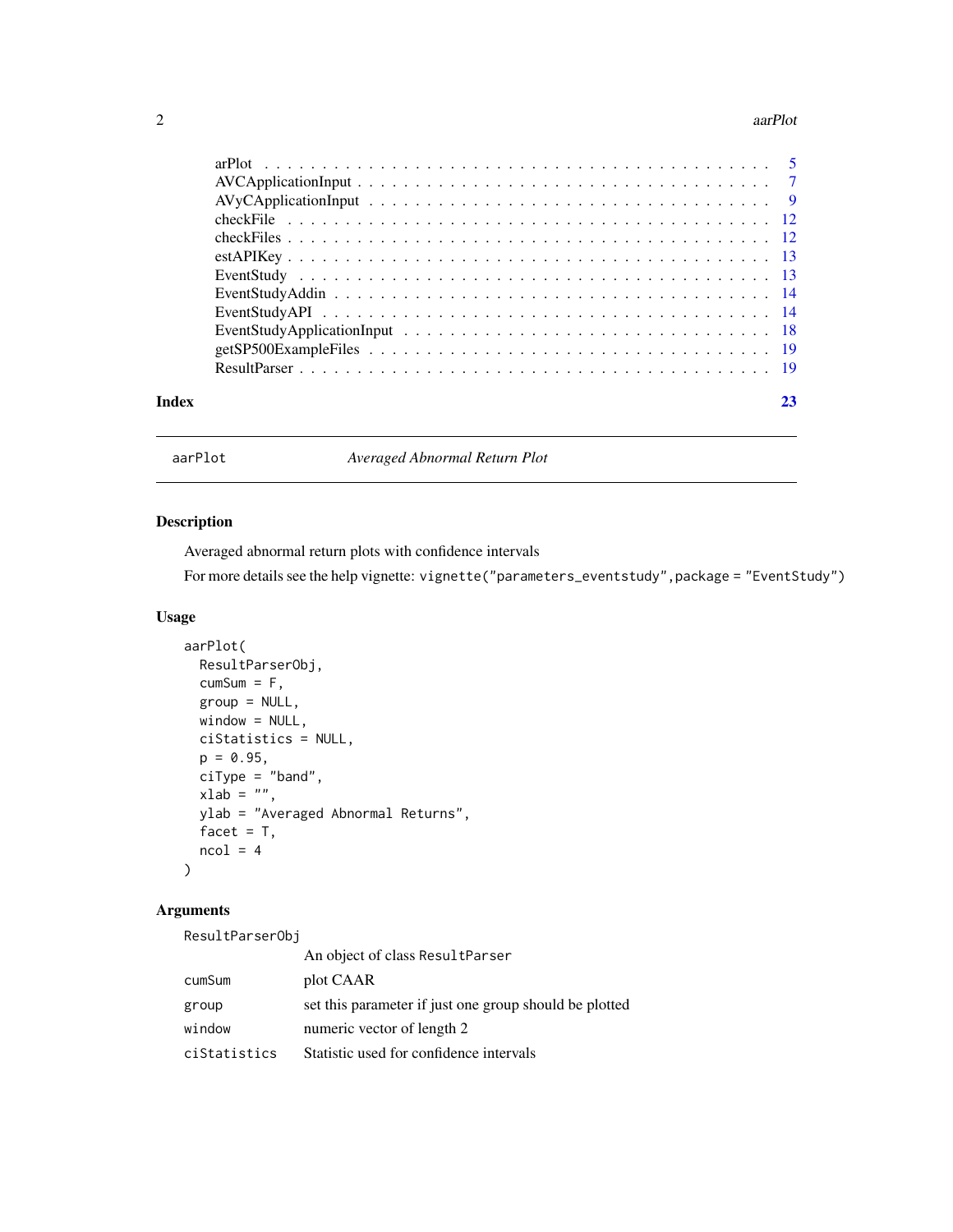# <span id="page-2-0"></span>ARCApplicationInput 3

|        | p-value                                            |
|--------|----------------------------------------------------|
| ciType | type of CI band                                    |
| xlab   | x-axis label                                       |
| ylab   | y-axis label                                       |
| facet  | should each firm get its own plot (default $= T$ ) |
| ncol   | number of facet columns                            |

# Value

a ggplot2 object

#### Examples

```
## Not run:
# plot averaged abnormal returns in one plot
aarPlot(resultParser)
# plot averaged abnormal returns with .95-CI
arPlot(resultParser, ciStatistics = "Patell Z",p = .95)
## End(Not run)
```
<span id="page-2-1"></span>ARCApplicationInput *Abnormal Return Calculation Parameters*

#### Description

This R6 class defines the parameters for the Return Event Study. We recommend to use the set functionality to setup your Event Study, as we check input parameters.

For more details see the help vignette: vignette("parameters\_eventstudy", package = "EventStudy")

# Value

a ESTParameters R6 object

#### Methods

\$new() Constructor for ARCApplicationInput.

\$setEMail(eMail) Set the e-Mail address for reporting. This functionality is currently not working.

\$setBenchmarkModel(model = 'mm') Setter for the benchmark model.s

\$setReturnType(returnType) Setter for the return type (log or simple)

\$setTestStatistics(testStatistics) Setter for the test statistics.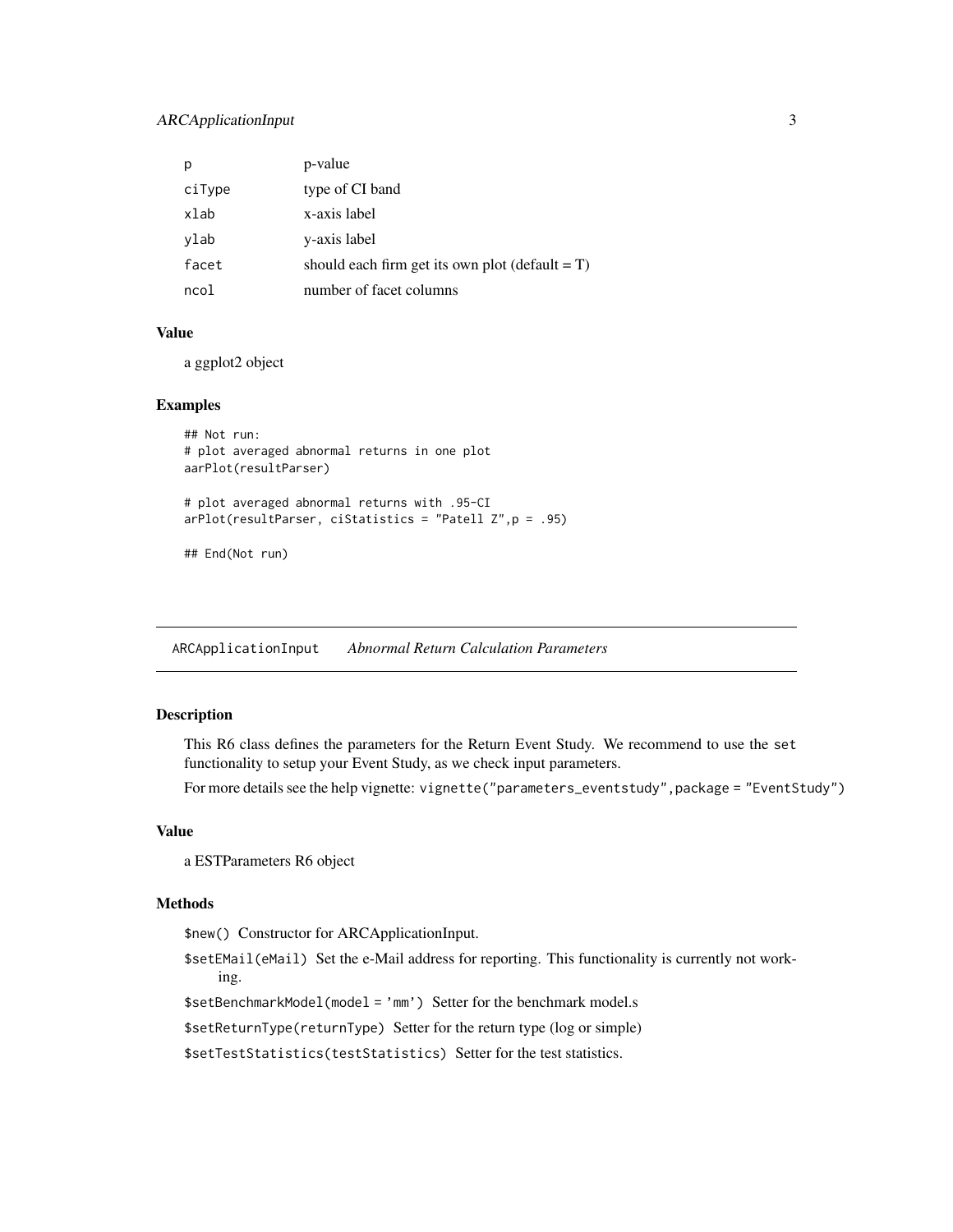### <span id="page-3-6"></span>**Arguments**

ESTARCParameters An ARCApplicationInput object eMail An E-Mail address in String format model A benchmark model in String format returnType A return type in String format testStatistics A String vector with test statistics.

#### Super classes

[EventStudy::ApplicationInputInterface](#page-0-0) -> [EventStudy::EventStudyApplicationInput](#page-0-0) - > ARCApplicationInput

# **Methods**

# Public methods:

- [ARCApplicationInput\\$setEMail\(\)](#page-3-0)
- [ARCApplicationInput\\$setBenchmarkModel\(\)](#page-3-1)
- [ARCApplicationInput\\$setReturnType\(\)](#page-3-2)
- [ARCApplicationInput\\$setNonTradingDays\(\)](#page-3-3)
- [ARCApplicationInput\\$setTestStatistics\(\)](#page-3-4)
- [ARCApplicationInput\\$setDataFiles\(\)](#page-3-5)
- [ARCApplicationInput\\$clone\(\)](#page-4-1)

# <span id="page-3-0"></span>Method setEMail():

*Usage:*

ARCApplicationInput\$setEMail(eMail)

#### <span id="page-3-1"></span>Method setBenchmarkModel():

*Usage:*

ARCApplicationInput\$setBenchmarkModel(model)

#### <span id="page-3-2"></span>Method setReturnType():

*Usage:*

ARCApplicationInput\$setReturnType(returnType)

# <span id="page-3-3"></span>Method setNonTradingDays():

*Usage:*

ARCApplicationInput\$setNonTradingDays(nonTradingDays = "later")

# <span id="page-3-4"></span>Method setTestStatistics():

```
Usage:
ARCApplicationInput$setTestStatistics(testStatistics = NULL)
```
#### <span id="page-3-5"></span>Method setDataFiles():

*Usage:*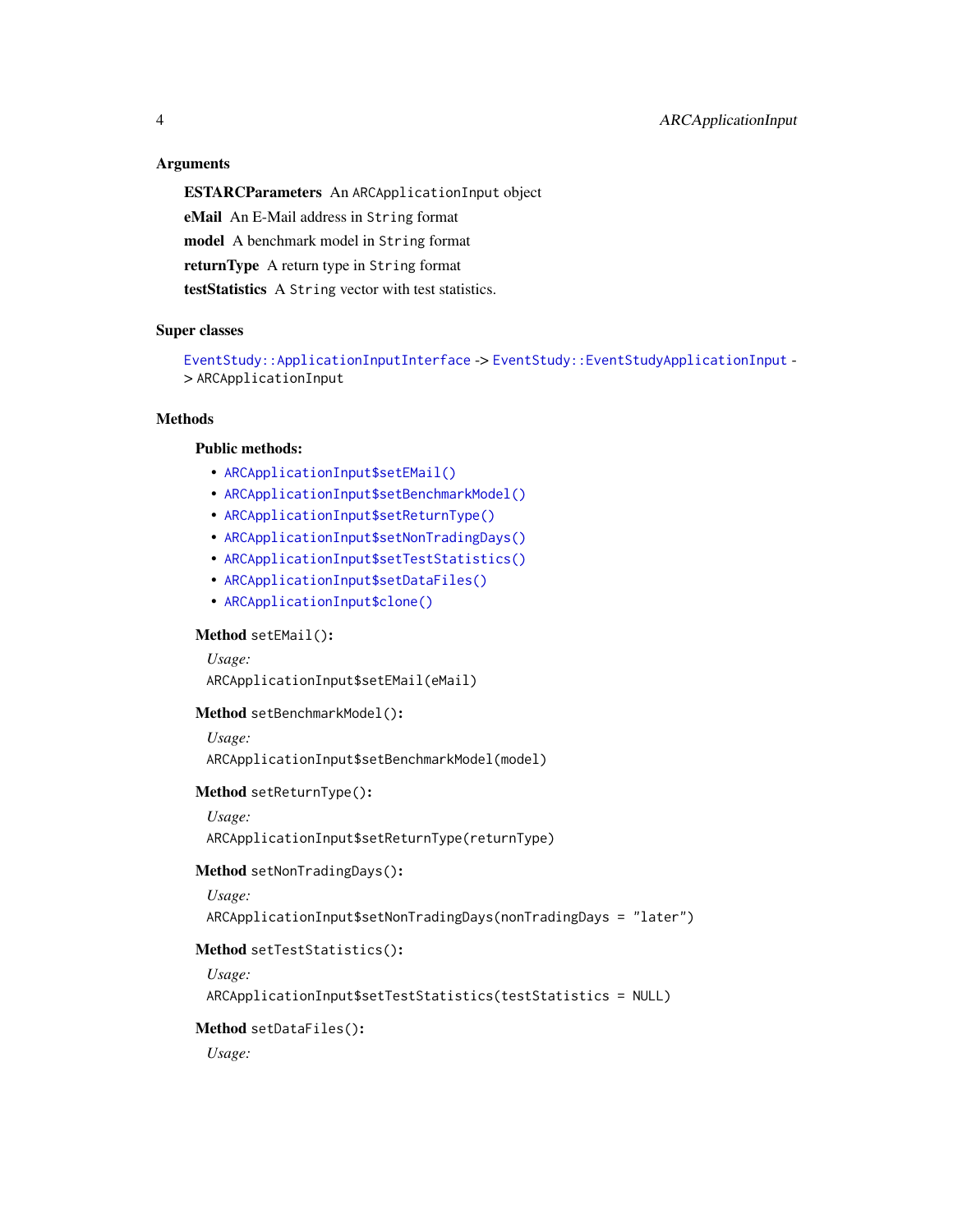```
ARCApplicationInput$setDataFiles(
 dataFiles = c(request_file = "01_RequestFile.csv", firm_data = "02_firmData.csv",
    market_data = "03_MarketData.csv")
\lambda
```
<span id="page-4-1"></span>Method clone(): The objects of this class are cloneable with this method.

*Usage:* ARCApplicationInput\$clone(deep = FALSE) *Arguments:* deep Whether to make a deep clone.

#### Examples

```
## Not run:
# get files for our S&P500 example; 3 files are written in the current
# working directory
getSP500ExampleFiles()
# Generate a new parameter object
arcParams <- ARCApplicationInput$new()
# set test statistics
arcParams$setBenchmarkModel("garch")
# Setup API object
apiKey <- "{Your API key}"
estSetup <- EventStudyAPI$new()
estSetup$authentication(apiKey)
# Perform Event Study
estSetup$performEventStudy(estParams = arcParams,
                           dataFiles = c("request_file" = "01_RequestFile.csv",
                                         "firm_data" = "02_firmData.csv",
                                         "market_data" = "03_marketData.csv"))
# Download task results and save them in the actiual working directory
estSetup$getTaskResults()
```
## End(Not run)

arPlot *Abnormal Return Plot*

#### Description

Plot abnormal returns in the event window of single or multiple firms.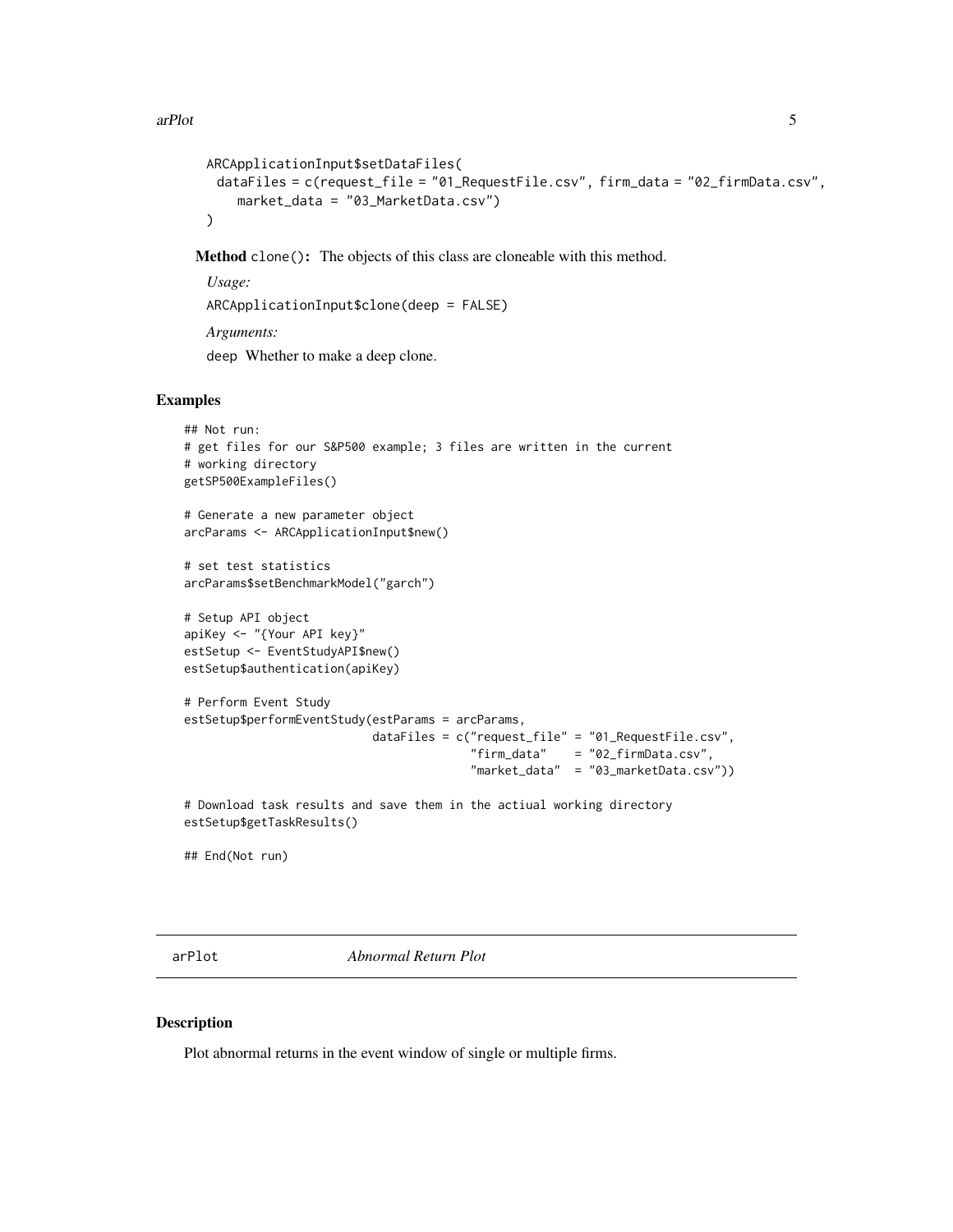# Usage

```
arPlot(
 ResultParserObj,
 firm = NULL,
 window = NULL,
 xlab = "",ylab = "Abnormal Returns",
 alpha = 0.5,
 facetVar = NULL,
 ncol = 4,
 addAAR = F,
 xVar = "eventTime",
 yVar = "ar"
)
```
# Arguments

ResultParserObj

|          | An object of class ResultParser                                                                                                          |
|----------|------------------------------------------------------------------------------------------------------------------------------------------|
| firm     | set this parameter if just a subset of firms should be plotted                                                                           |
| window   | filter event time window                                                                                                                 |
| xlab     | x-axis label of the plot                                                                                                                 |
| vlab     | y-axis label                                                                                                                             |
| alpha    | alpha value                                                                                                                              |
| facetVar | should each firm get its own plot. You may plot each firm in an own plot or by<br>each group. (Default: NULL, available: Group and Firm) |
| ncol     | number of facet columns                                                                                                                  |
| addAAR   | add aar line                                                                                                                             |
| xVar     | x variable name                                                                                                                          |
| yVar     | y variable name                                                                                                                          |

# Value

a ggplot2 object

#### Examples

```
## Not run:
# plot abnormal returns in one plot
arPlot(resultParser)
```
# plot abnormal returns by group arPlot(resultParser, facetVar = "Group")

## End(Not run)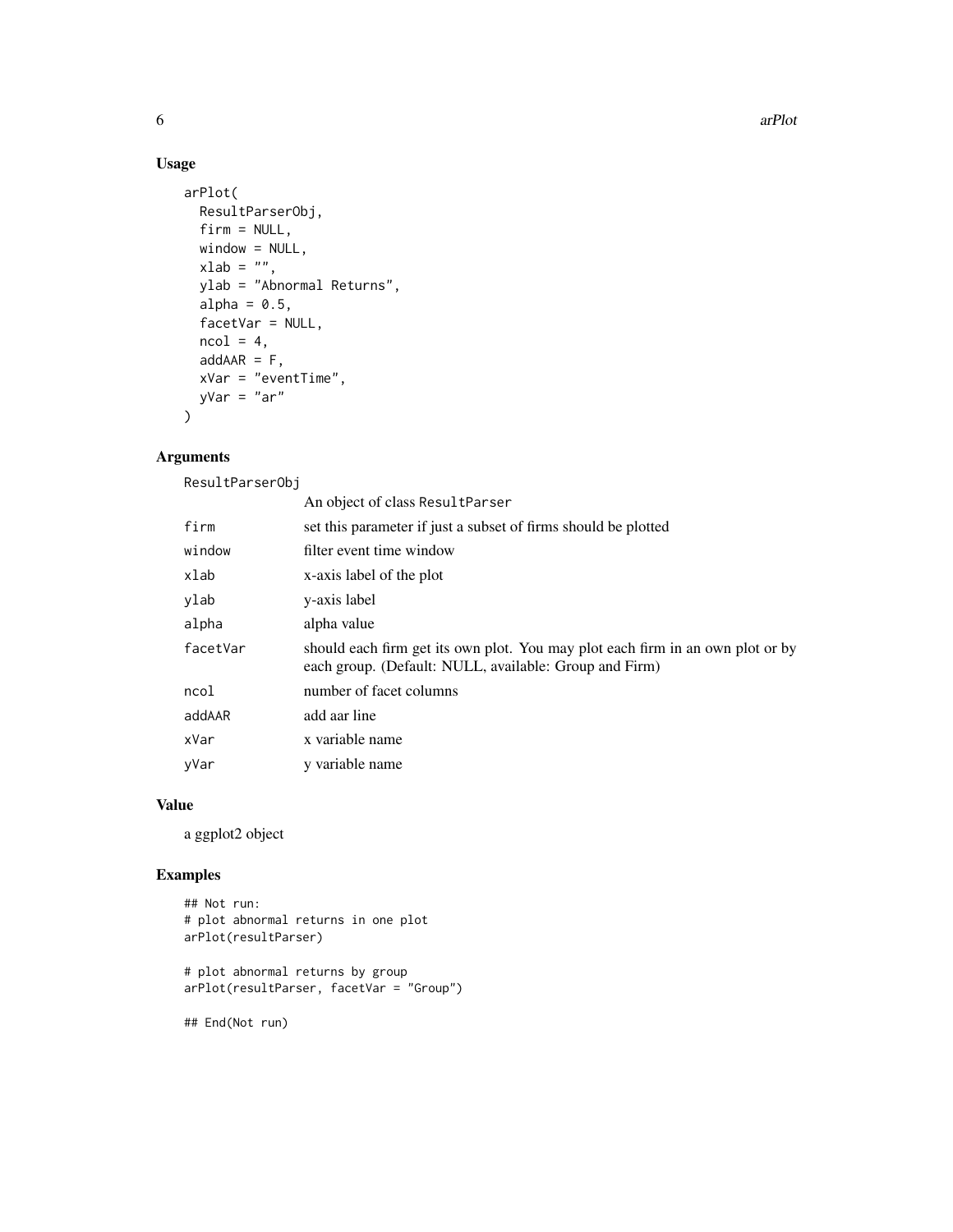<span id="page-6-0"></span>AVCApplicationInput *Abnormal Volume Calculation Parameters*

#### Description

This R6 class defines the parameters for the Abnormal Volume Event Study. We recommend to use the set functionality to setup your Event Study, as we check input parameters.

For more details see the help vignette: vignette("parameters\_eventstudy", package = "EventStudy")

# Format

[R6Class](#page-0-0) object.

# Value

a ESTParameters R6 object

#### Methods

\$new() Constructor for AVCApplicationInput

\$setEMail(eMail) Set the e-Mail address for reporting. This functionality is currently not working

\$setBenchmarkModel(model = 'mm') Setter for the benchmark models

\$setReturnType(returnType) Setter for the return type (log or simple)

\$setTestStatistics(testStatistics) Setter for the test statistics

#### Arguments

AVCApplicationInput An AVCApplicationInput object

eMail An E-Mail address in String format

model A benchmark model in String format

returnType A return type in String format

testStatistics A String vector with test statistics

#### Super classes

[EventStudy::ApplicationInputInterface](#page-0-0) -> [EventStudy::EventStudyApplicationInput](#page-0-0) - > AVCApplicationInput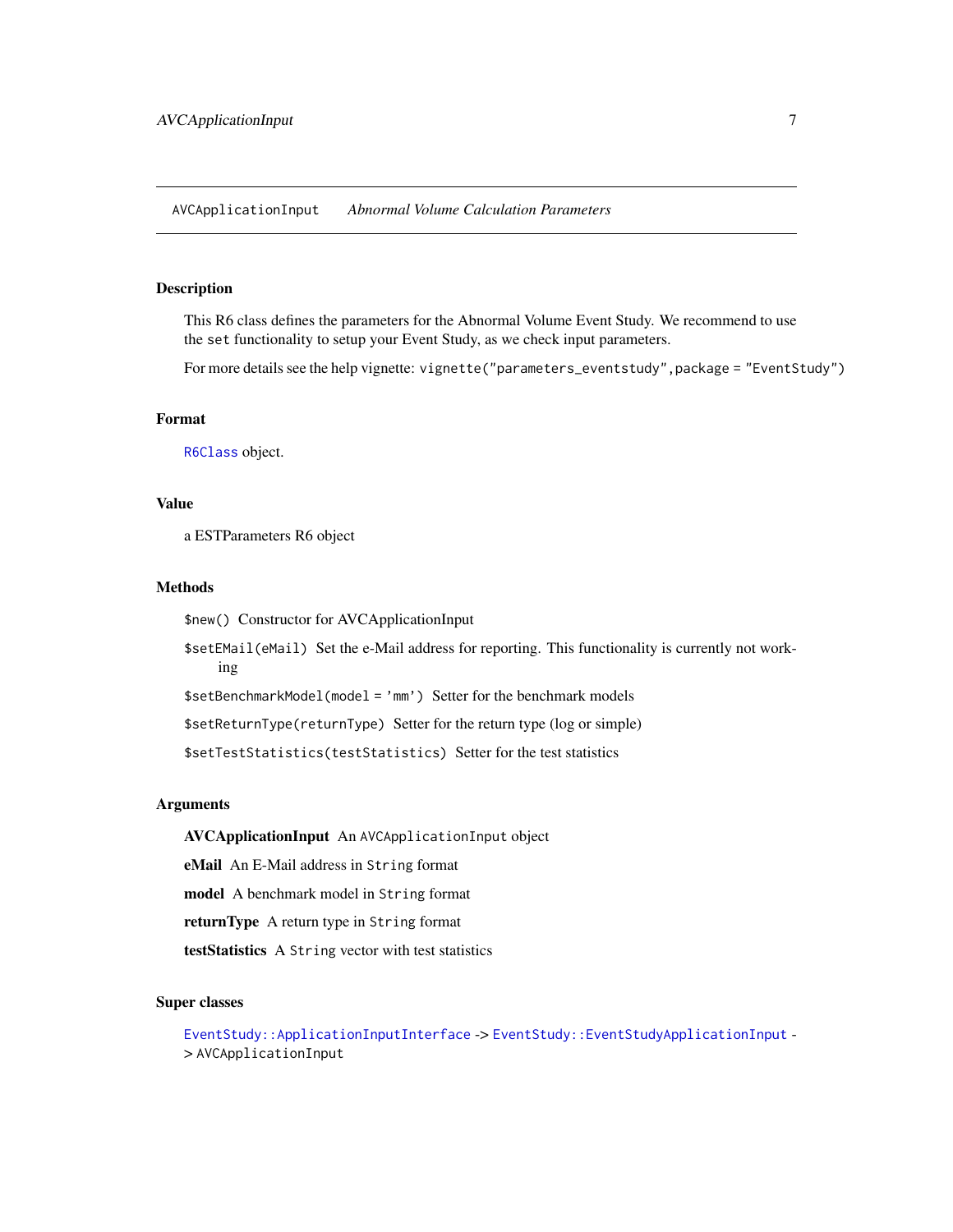# Methods

# Public methods:

- [AVCApplicationInput\\$setEMail\(\)](#page-3-0)
- [AVCApplicationInput\\$setBenchmarkModel\(\)](#page-3-1)
- [AVCApplicationInput\\$setReturnType\(\)](#page-3-2)
- [AVCApplicationInput\\$setNonTradingDays\(\)](#page-3-3)
- [AVCApplicationInput\\$setTestStatistics\(\)](#page-3-4)
- [AVCApplicationInput\\$setDataFiles\(\)](#page-3-5)
- [AVCApplicationInput\\$clone\(\)](#page-4-1)

#### Method setEMail():

```
Usage:
AVCApplicationInput$setEMail(eMail)
```
Method setBenchmarkModel():

*Usage:*

AVCApplicationInput\$setBenchmarkModel(model)

#### Method setReturnType():

```
Usage:
```
AVCApplicationInput\$setReturnType(returnType)

#### Method setNonTradingDays():

*Usage:*

```
AVCApplicationInput$setNonTradingDays(nonTradingDays = "later")
```
# Method setTestStatistics():

*Usage:*

```
AVCApplicationInput$setTestStatistics(testStatistics = NULL)
```
#### Method setDataFiles():

```
Usage:
AVCApplicationInput$setDataFiles(
 dataFiles = c(request_file = "01_RequestFile.csv", firm_data = "02_firmData.csv",
    market_data = "03_MarketData.csv")
)
```
Method clone(): The objects of this class are cloneable with this method.

*Usage:* AVCApplicationInput\$clone(deep = FALSE) *Arguments:* deep Whether to make a deep clone.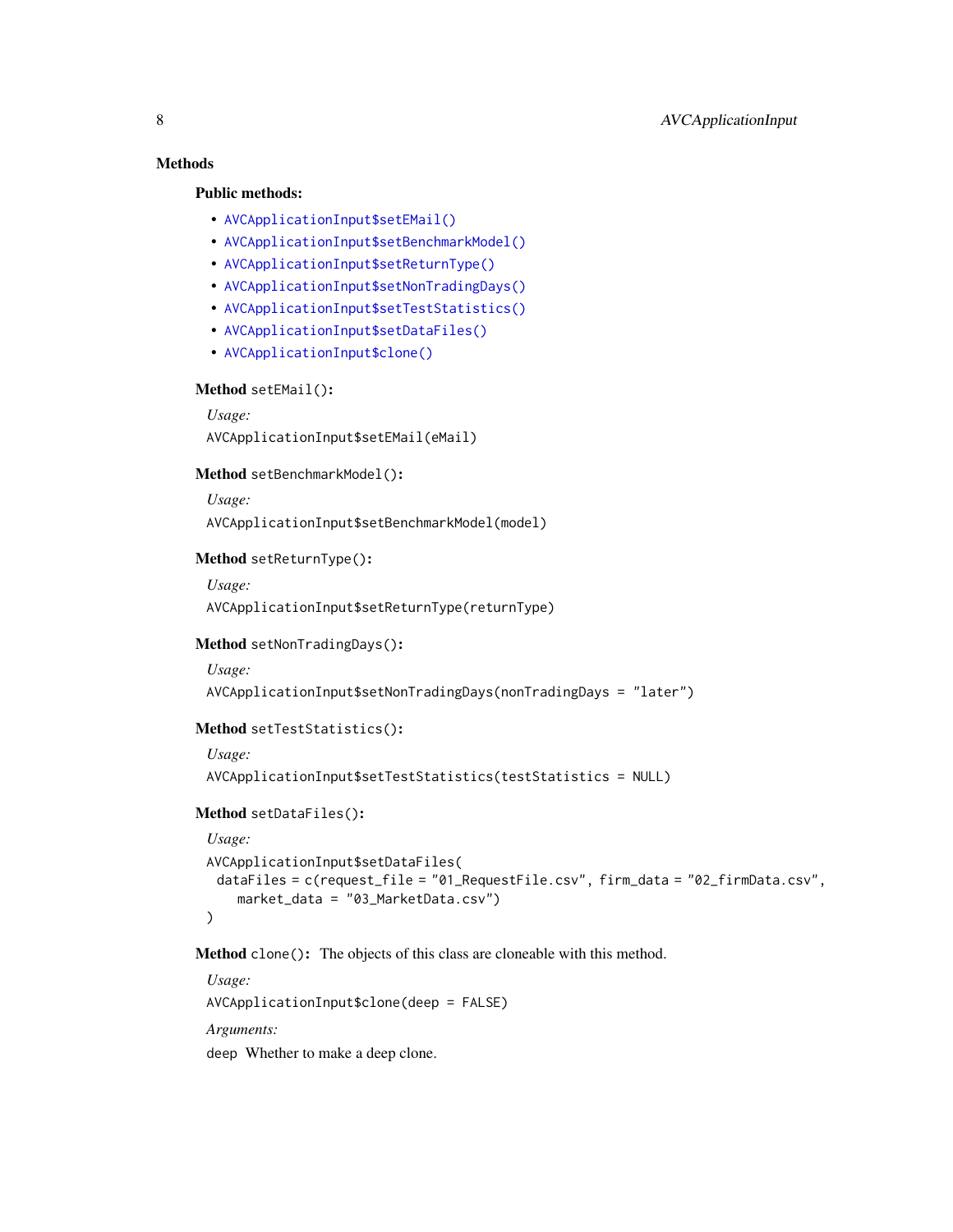# <span id="page-8-0"></span>AVyCApplicationInput 9

#### Examples

```
## Not run:
# get files for our S&P500 example; 3 files are written in the current
# working directory
getSP500ExampleFiles()
# Generate a new parameter object
avcParams <- AVCApplicationInput$new()
# set test statistics
arcParams$setBenchmarkModel("garch")
# Setup API object
apiKey <- "{Your API key}"
estSetup <- EventStudyAPI$new()
estSetup$authentication(apiKey)
# Perform Event Study
estSetup$performEventStudy(estParams = avcParams,
                           dataFiles = c("request_file" = "01_RequestFile.csv",
                                         "firm_data" = "02_firmData.csv",
                                         "market_data" = "03_marketData.csv"))
# Download task results and save them in the actiual working directory
estSetup$getTaskResults()
## End(Not run)
```
AVyCApplicationInput *Abnormal Volatility Calculation Parameters*

#### **Description**

This R6 class defines the parameters for the Abnormal Volatility Volume Event Study. We recommend to use the set functionality to setup your Event Study, as we check input parameters.

For more details see the help vignette: vignette("parameters\_eventstudy", package = "EventStudy")

#### Format

```
R6Class object.
```
#### Value

a ESTParameters R6 object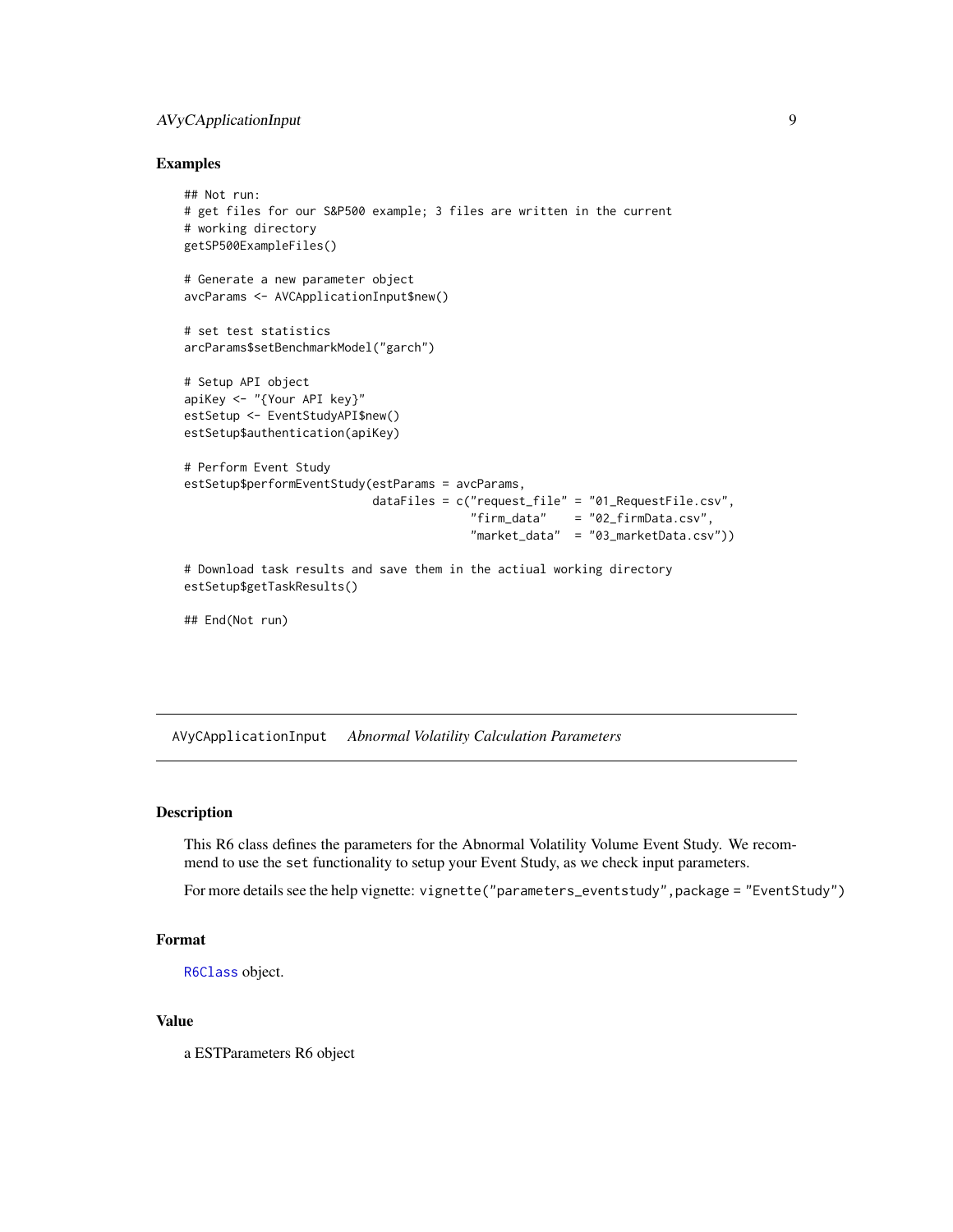# <span id="page-9-0"></span>Methods

\$new() Constructor for AVyCApplicationInput

\$setEMail(eMail) Set the e-Mail address for reporting. This functionality is currently not working.

\$setBenchmarkModel(model = 'mm') Setter for the benchmark models

\$setReturnType(returnType) Setter for the return type (log or simple)

\$setTestStatistics(testStatistics) Setter for the test statistics. Per default all available test statistics are applied. You may find all test statistics in the vignette 'parameter\_eventstudy'

#### Arguments

AVyCApplicationInput An AVyCApplicationInput object

eMail An E-Mail address in String format

model A benchmark model in String format

returnType A return type in String format

testStatistics A String vector with test statistics

# Super classes

[EventStudy::ApplicationInputInterface](#page-0-0) -> [EventStudy::EventStudyApplicationInput](#page-0-0) - > AVyCApplicationInput

#### Methods

#### Public methods:

- [AVyCApplicationInput\\$setEMail\(\)](#page-3-0)
- [AVyCApplicationInput\\$setBenchmarkModel\(\)](#page-3-1)
- [AVyCApplicationInput\\$setReturnType\(\)](#page-3-2)
- [AVyCApplicationInput\\$setNonTradingDays\(\)](#page-3-3)
- [AVyCApplicationInput\\$setTestStatistics\(\)](#page-3-4)
- [AVyCApplicationInput\\$setDataFiles\(\)](#page-3-5)
- [AVyCApplicationInput\\$clone\(\)](#page-4-1)

#### Method setEMail():

```
Usage:
AVyCApplicationInput$setEMail(eMail)
```
#### Method setBenchmarkModel():

*Usage:* AVyCApplicationInput\$setBenchmarkModel(model)

#### Method setReturnType():

*Usage:*

AVyCApplicationInput\$setReturnType(returnType)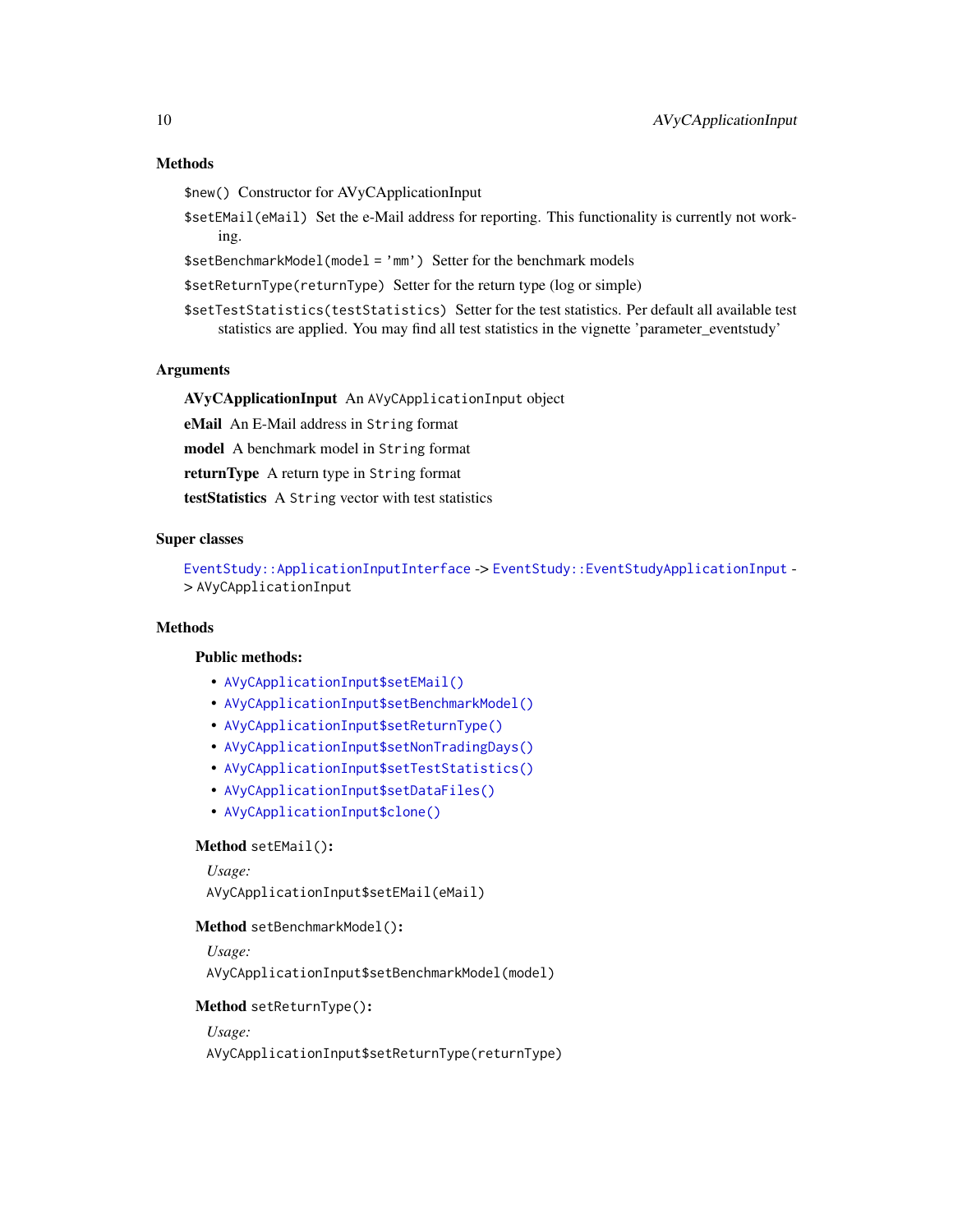```
Method setNonTradingDays():
 Usage:
 AVyCApplicationInput$setNonTradingDays(nonTradingDays = "later")
Method setTestStatistics():
 Usage:
 AVyCApplicationInput$setTestStatistics(testStatistics = NULL)
Method setDataFiles():
 Usage:
 AVyCApplicationInput$setDataFiles(
  dataFiles = c(request_file = "01_RequestFile.csv", firm_data = "02_firmData.csv",
     market_data = "03_MarketData.csv")
 )
```
Method clone(): The objects of this class are cloneable with this method.

*Usage:* AVyCApplicationInput\$clone(deep = FALSE) *Arguments:* deep Whether to make a deep clone.

#### Examples

```
## Not run:
# get files for our S&P500 example; 3 files are written in the current
# working directory
getSP500ExampleFiles()
# Generate a new parameter object
avycParams <- AVyCApplicationInput$new()
# set test statistics
avycParams$setTestStatistics(c("aarptlz", "aarrankz"))
# Setup API object
apiKey <- "{Your API key}"
estSetup <- EventStudyAPI$new()
estSetup$authentication(apiKey)
# Perform Event Study
estSetup$performEventStudy(estParams = avycParams,
                           dataFiles = c("request_file" = "01_RequestFile.csv",
                                         "firm_data" = "02_firmData.csv",
                                         "market_data" = "03_marketData.csv"))
# Download task results and save them in the actiual working directory
```
estSetup\$getTaskResults()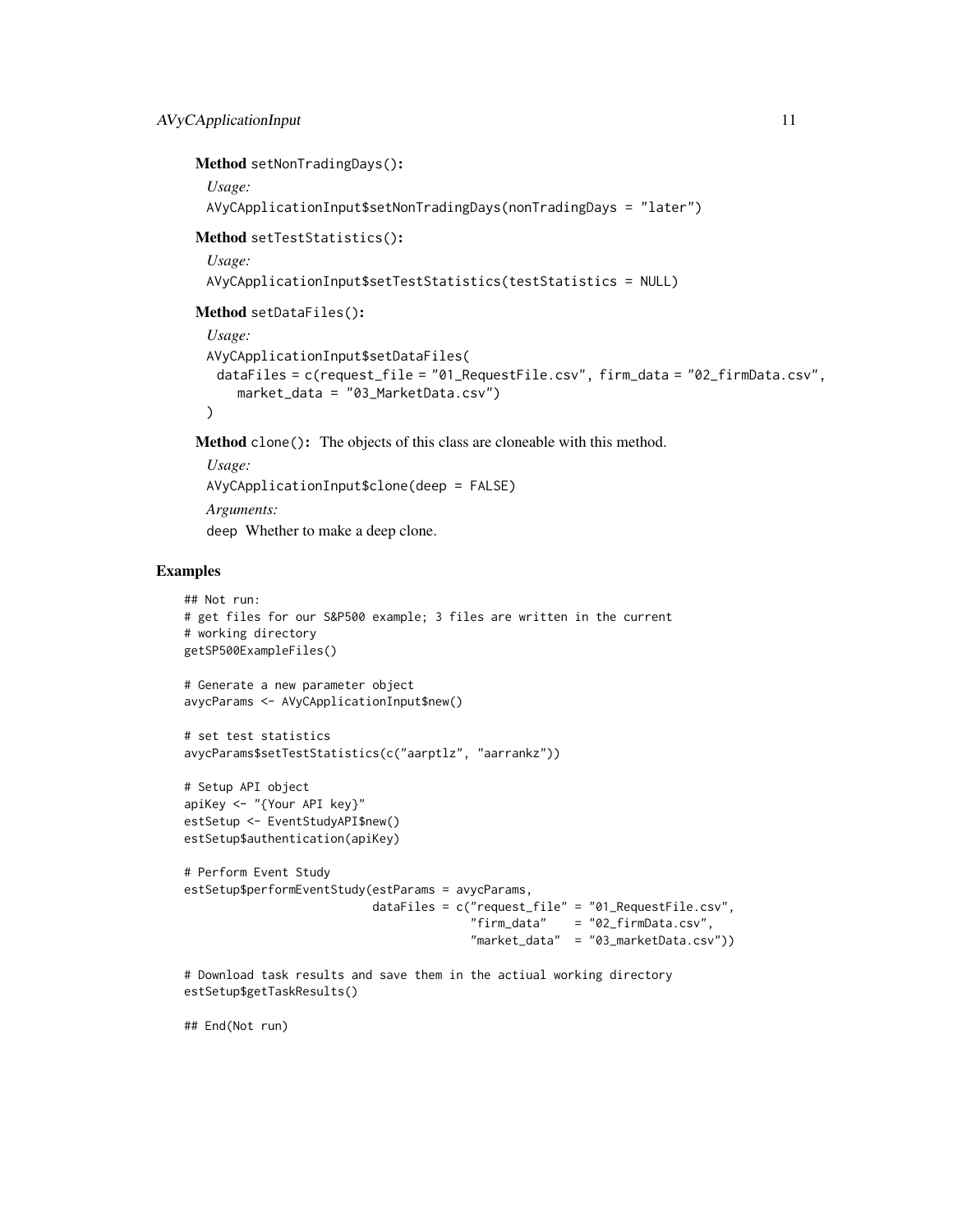<span id="page-11-0"></span>

# Description

Check correct column, date, and shape of the input data files

#### Usage

```
checkFile(path, type = "request_file")
```
# Arguments

| path | path to the input data file. |
|------|------------------------------|
| type | the type of file to ckeck    |

# Value

data.frame

# Examples

```
## Not run:
# save example files to current working directory
getSP500ExampleFiles()
checkFile("01_RequestFile.csv", "request_file")
## End(Not run)
```
checkFiles *Check EventStudy input files*

# Description

Check each input file plus inter file relations, whether market index and firm identifier in request file match market index in market\_data and firm identifier in in firm\_data file.

# Usage

```
checkFiles(
 dataFiles = c(request_file = "01_RequestFile.csv", firm_data = "02_firmData.csv",
    market_data = "03_MarketData.csv"),
  returnData = F
)
```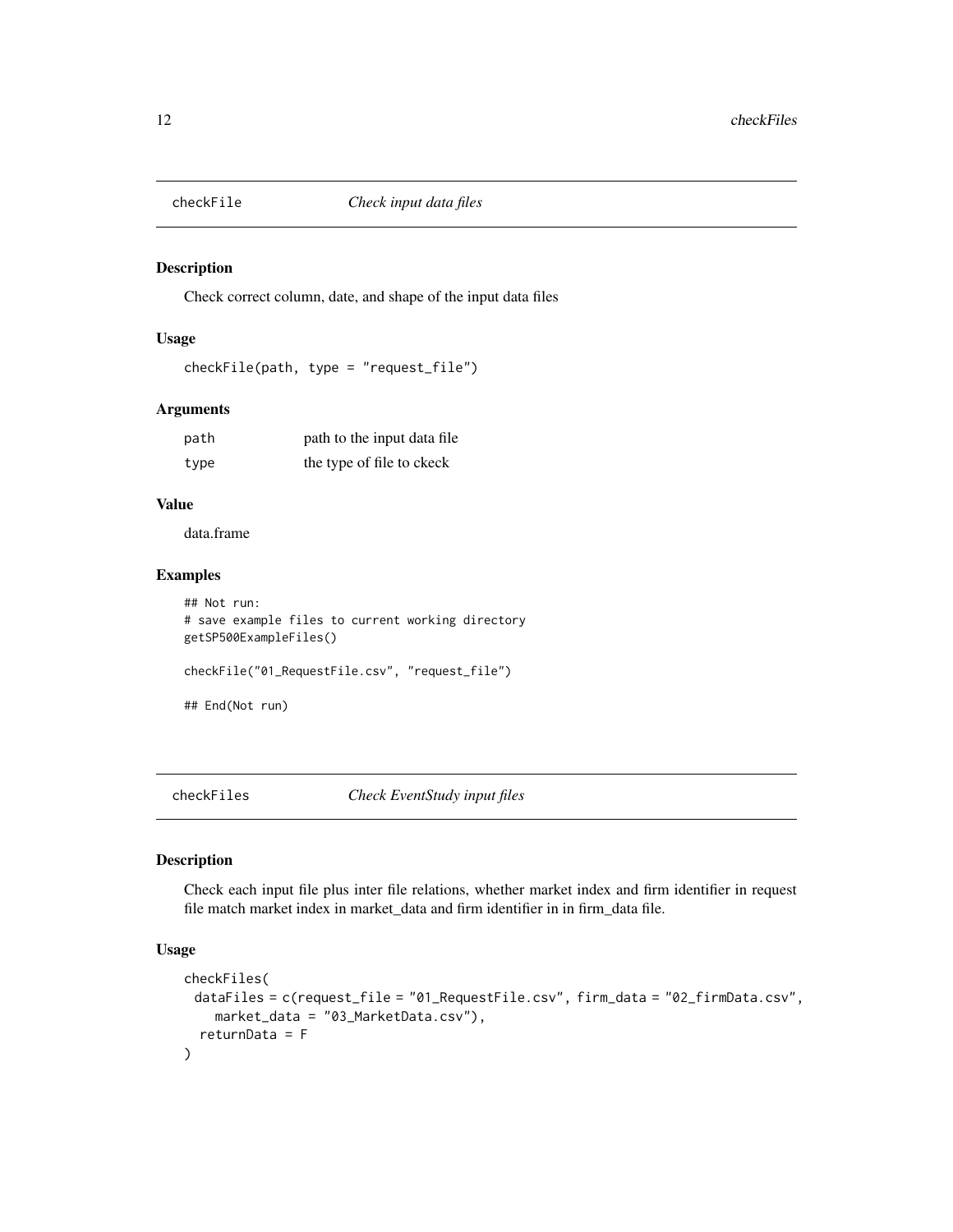# <span id="page-12-0"></span>estAPIKey 13

#### Arguments

| dataFiles  | A named character vector. The names must be request file, firm data, and mar-<br>ket data |
|------------|-------------------------------------------------------------------------------------------|
| returnData | returns the data as list of data.frames                                                   |

#### Examples

```
## Not run:
# save example files to current working directory
getSP500ExampleFiles()
dataFiles <- c("request_file" = "01_RequestFile.csv",
               "firm_data" = "02_firmData.csv",
              "market_data" = "03_MarketData.csv")
```
checkFiles(dataFiles)

## End(Not run)

estAPIKey *Set eventStudy API Key*

#### Description

Set eventStudy API Key

#### Usage

estAPIKey(key)

# Arguments

key EventStudy API Key

| EventStudy | EventStudy |
|------------|------------|
|            |            |

#### Description

This package provides functionality for doing Event Studies from R by using EventStudyTools.com API interface, parsing results, and visualize them.

#### Details

Start with the vignettes: browseVignettes(package = "EventStudy")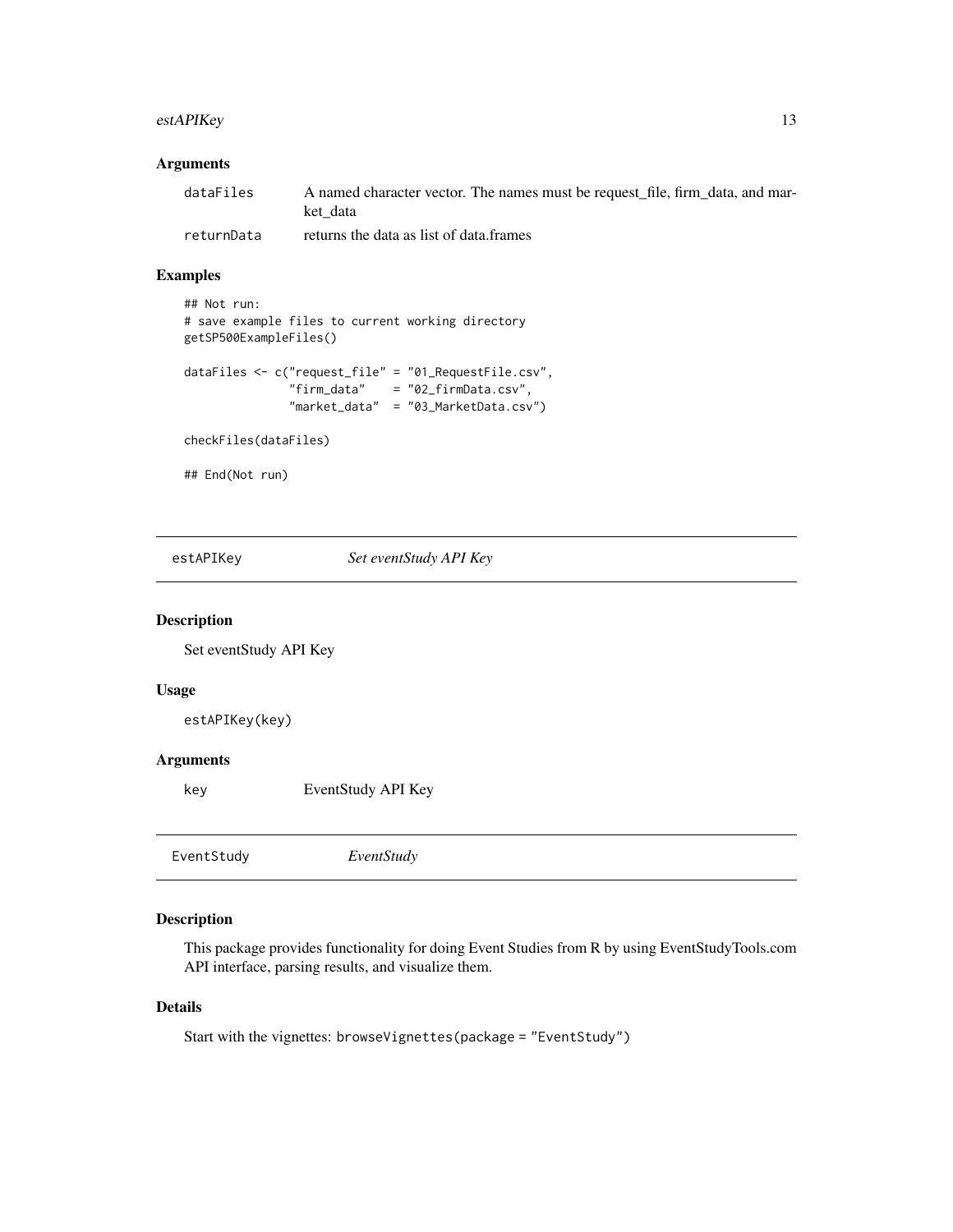<span id="page-13-0"></span>

#### **Description**

Call this as an addin to perform an Event Study on an interface in R. The interface is similar to our Event Study web interface <https://www.eventstudytools.com>.

#### Usage

EventStudyAddin()

EventStudyAPI *API for* <https://www.eventstudytools.com>

#### Description

R interface for performing Event Studies on <https://www.eventstudytools.com>.

For more details see the help vignette: vignette("introduction\_eventstudy",package = "EventStudy")

### Format

[R6Class](#page-0-0) object

#### Usage

For usage details see Methods, Arguments, and Examples sections.

#### Methods

- new(apiServerUrl) This method is used to create an object of this class with apiServerUrl as the url to the EventStudyTools server
- authentication(apiKey) This method is used to authenticate at apiServerUrl. A valid APIkey is required. You can download a free key on our website: [https://www.eventstudytools.](https://www.eventstudytools.com) [com](https://www.eventstudytools.com)
- performEventStudy(estParam) This method starts an Event Study. This method does all the analysis work for you
- performDefaultEventStudy() This method starts a default Event Study. It is a wrapper around performEventStudy
- processTask() This method starts the Event Study calculation on the server (after files are uploaded.
- configureTask(input) This method configures the Event Study. input is an ApplicationInputInterface R6 object, e.g. ARC configuration class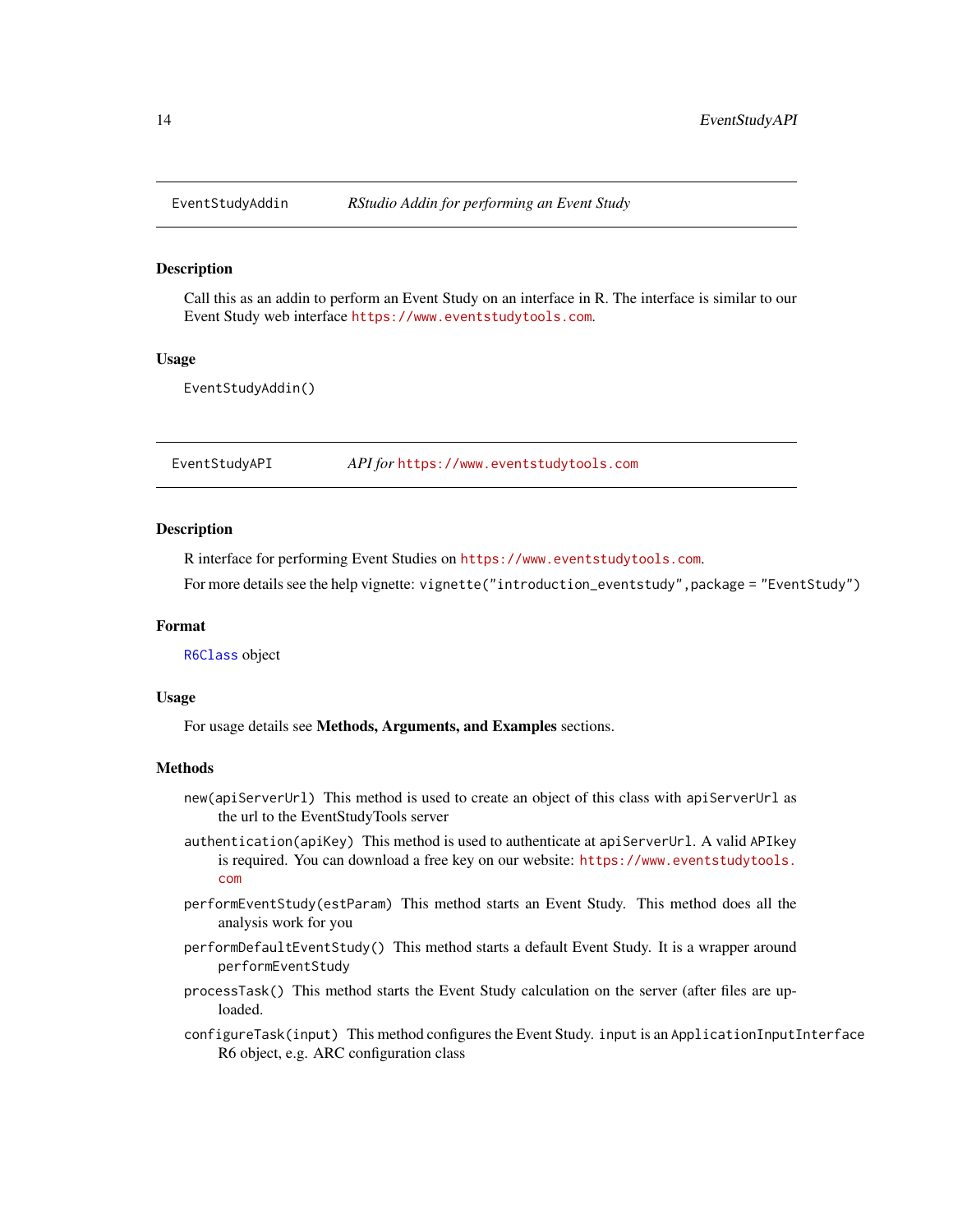# EventStudyAPI 15

- uploadFile(fileKey, fileName) This method links to the file to upload. fileKey is the key of the file. Valid values are: request\_file, firm\_data, and market\_data. fileName file name to upload.
- commitData() This method commits the data to the server
- getTaskStatus() Check if calculation is finished
- getTaskResults(destDir = getwd()) Downloads the result files of the Event Study to destDir (Default: current working directory).

# Arguments

eventstudyapi An EventStudyAPI object

apiServerUrl URL to the API endpoint

apiKey Key for authentication

input An ApplicationInputInterface object.

fileKey Type of input file: request\_file, firm\_data, and market\_data

fileName Data filename

destDir Directory for saving result files

# **Methods**

# Public methods:

- [EventStudyAPI\\$new\(\)](#page-14-0)
- [EventStudyAPI\\$authentication\(\)](#page-14-1)
- [EventStudyAPI\\$performEventStudy\(\)](#page-15-0)
- [EventStudyAPI\\$performDefaultEventStudy\(\)](#page-15-1)
- [EventStudyAPI\\$processTask\(\)](#page-15-2)
- [EventStudyAPI\\$configureTask\(\)](#page-15-3)
- [EventStudyAPI\\$uploadFile\(\)](#page-15-4)
- [EventStudyAPI\\$deleteFileParts\(\)](#page-15-5)
- [EventStudyAPI\\$splitFile\(\)](#page-15-6)
- [EventStudyAPI\\$get\\_token\(\)](#page-15-7)
- [EventStudyAPI\\$commitData\(\)](#page-16-0)
- [EventStudyAPI\\$getTaskStatus\(\)](#page-16-1)
- [EventStudyAPI\\$getTaskResults\(\)](#page-16-2)
- [EventStudyAPI\\$getApiVersion\(\)](#page-16-3)
- [EventStudyAPI\\$clone\(\)](#page-4-1)

#### <span id="page-14-0"></span>Method new():

*Usage:*

EventStudyAPI\$new(apiServerUrl = NULL)

#### <span id="page-14-1"></span>Method authentication():

*Usage:*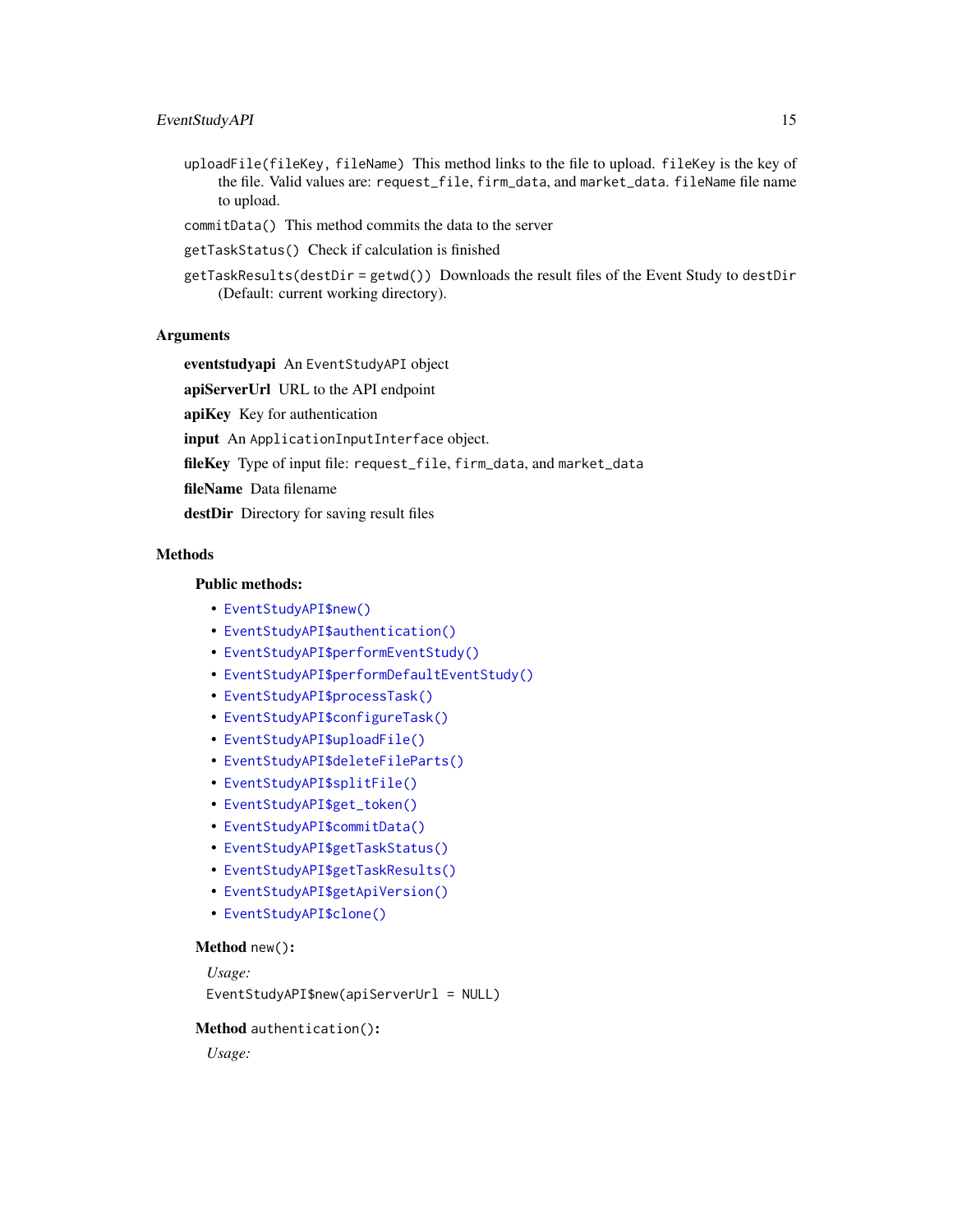```
EventStudyAPI$authentication(apiKey = NULL)
```
# <span id="page-15-0"></span>Method performEventStudy():

```
Usage:
EventStudyAPI$performEventStudy(
 estParams = NULL,
 dataFiles = c(request_file = "01_RequestFile.csv", firm_data = "02_firmData.csv",
   market_data = "03_MarketData.csv"),
  destDir = "results",
 downloadFiles = T,
  checkFiles = F
\mathcal{L}
```
<span id="page-15-1"></span>Method performDefaultEventStudy():

```
Usage:
EventStudyAPI$performDefaultEventStudy(
  estType = "arc",
 dataFiles = c(request_file = "01_RequestFile.csv", firm_data = "02_firmData.csv",
    market_data = "03_MarketData.csv"),
  destDir = "results",
  downloadFiles = T,
  checkFiles = F
\lambda
```

```
Method processTask():
```
*Usage:*

EventStudyAPI\$processTask()

# <span id="page-15-3"></span>Method configureTask():

*Usage:*

EventStudyAPI\$configureTask(estParams = NULL)

<span id="page-15-4"></span>Method uploadFile():

```
Usage:
```
EventStudyAPI\$uploadFile(fileKey, fileName, partNumber = 0)

# <span id="page-15-5"></span>Method deleteFileParts():

*Usage:*

EventStudyAPI\$deleteFileParts(parts)

#### <span id="page-15-6"></span>Method splitFile():

*Usage:*

EventStudyAPI\$splitFile(fileName, maxChunkSize)

# <span id="page-15-7"></span>Method get\_token():

*Usage:*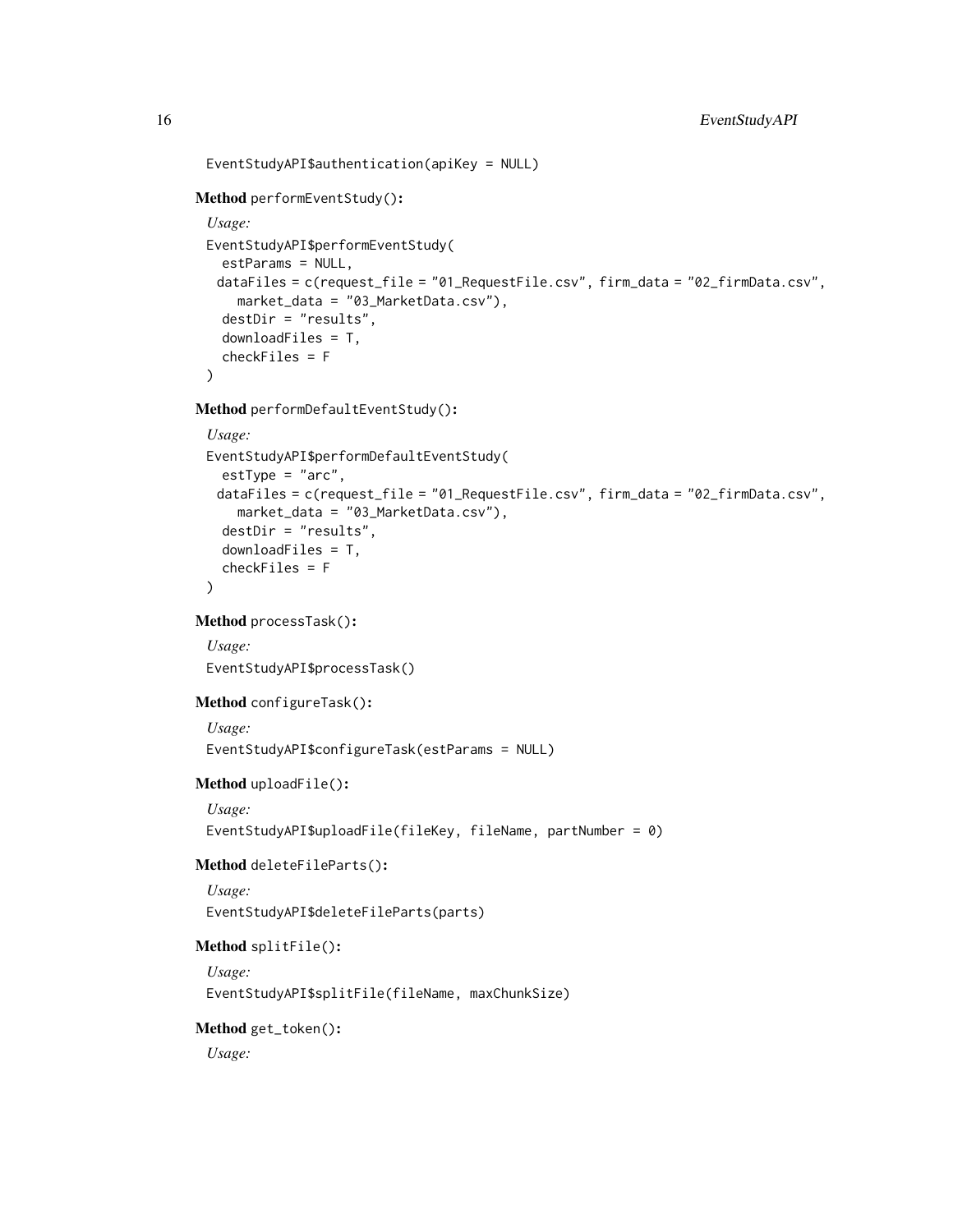EventStudyAPI\$get\_token()

<span id="page-16-0"></span>Method commitData():

*Usage:*

EventStudyAPI\$commitData()

<span id="page-16-1"></span>Method getTaskStatus():

*Usage:*

EventStudyAPI\$getTaskStatus(exceptionOnError = FALSE)

<span id="page-16-2"></span>Method getTaskResults():

*Usage:*

EventStudyAPI\$getTaskResults(downloadFiles = T, destDir = getwd())

<span id="page-16-3"></span>Method getApiVersion():

*Usage:* EventStudyAPI\$getApiVersion()

Method clone(): The objects of this class are cloneable with this method.

*Usage:* EventStudyAPI\$clone(deep = FALSE) *Arguments:* deep Whether to make a deep clone.

# Examples

```
## Not run:
apiKey <- "{Please insert your aPI key here}"
The URL is already set by default
options(EventStudy.KEY = apiKey)
# initialize object
estSetup <- EventStudyAPI$new()
# get S&P500 example data
getSP500ExampleFiles()
# set Event Study parameters
estType <- "arc"
dataFiles <- c("request_file" = "01_RequestFile.csv",
               "firm_data" = "02_firmData.csv",
               "market_data" = "03_MarketData.csv")
resultPath <- "results"
# Perform Event Study
estResult <- estSetup$performDefaultEventStudy(estType = estType,
                                              dataFiles = dataFiles,
                                              destDir = resultPath)
```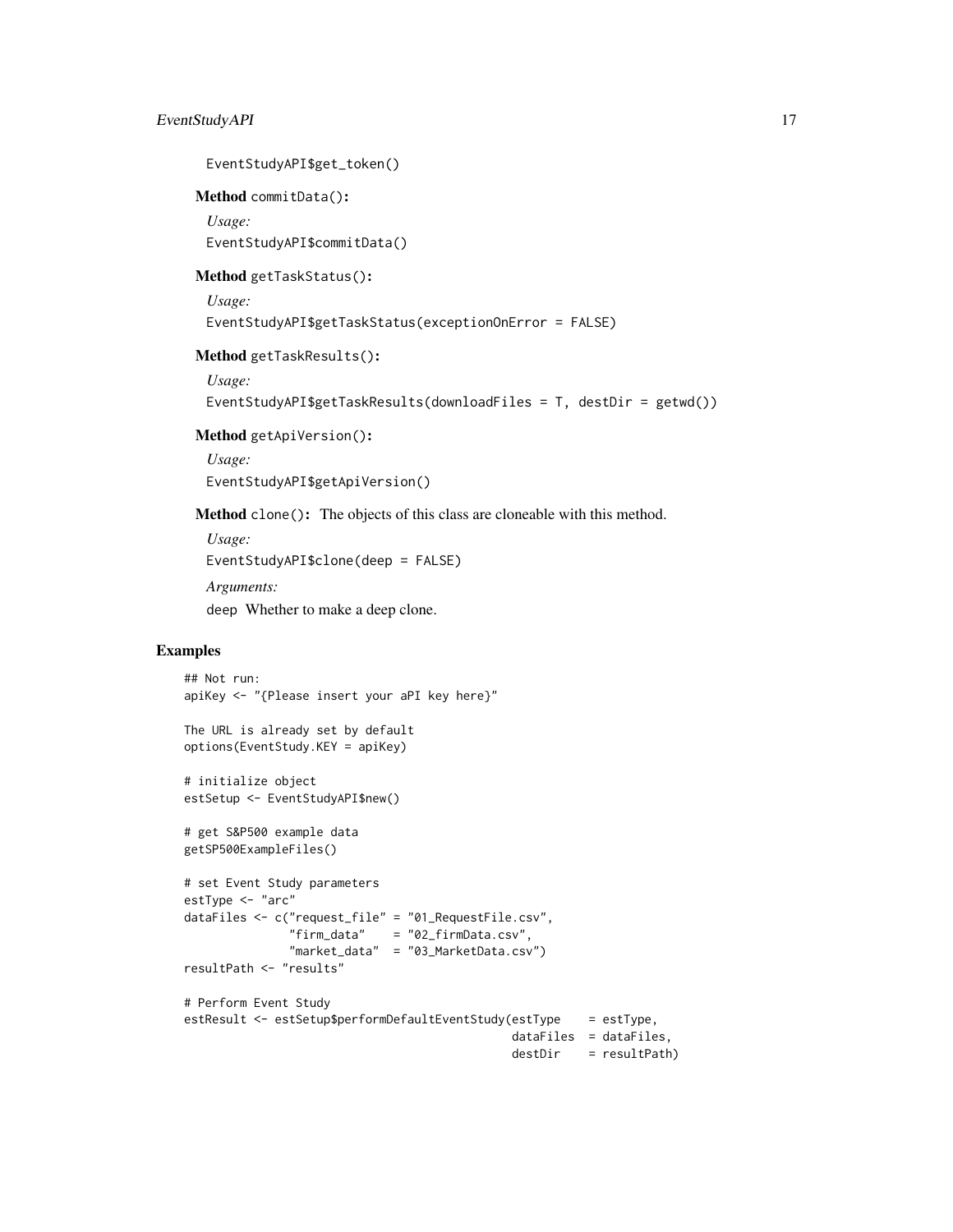<span id="page-17-0"></span>## End(Not run)

EventStudyApplicationInput

*Abnormal Return Calculation (ARC) API Wrapper*

# Description

This R6 class serialzes an Event Study parameter class to a list structure. This is an abstract class for Event Study applications (Return, Volatility, and Volume Event Studies). It is not intended to use this class directly. Please use: [ARCApplicationInput.](#page-2-1)

#### Format

[R6Class](#page-0-0) object.

# Methods

\$new() Constructor for EventStudyApplicationInput

\$setup() Setup the parameter list

# Super class

[EventStudy::ApplicationInputInterface](#page-0-0) -> EventStudyApplicationInput

# **Methods**

#### Public methods:

- [EventStudyApplicationInput\\$setup\(\)](#page-17-1)
- [EventStudyApplicationInput\\$clone\(\)](#page-4-1)

<span id="page-17-1"></span>Method setup():

*Usage:*

EventStudyApplicationInput\$setup()

Method clone(): The objects of this class are cloneable with this method.

*Usage:*

EventStudyApplicationInput\$clone(deep = FALSE)

*Arguments:*

deep Whether to make a deep clone.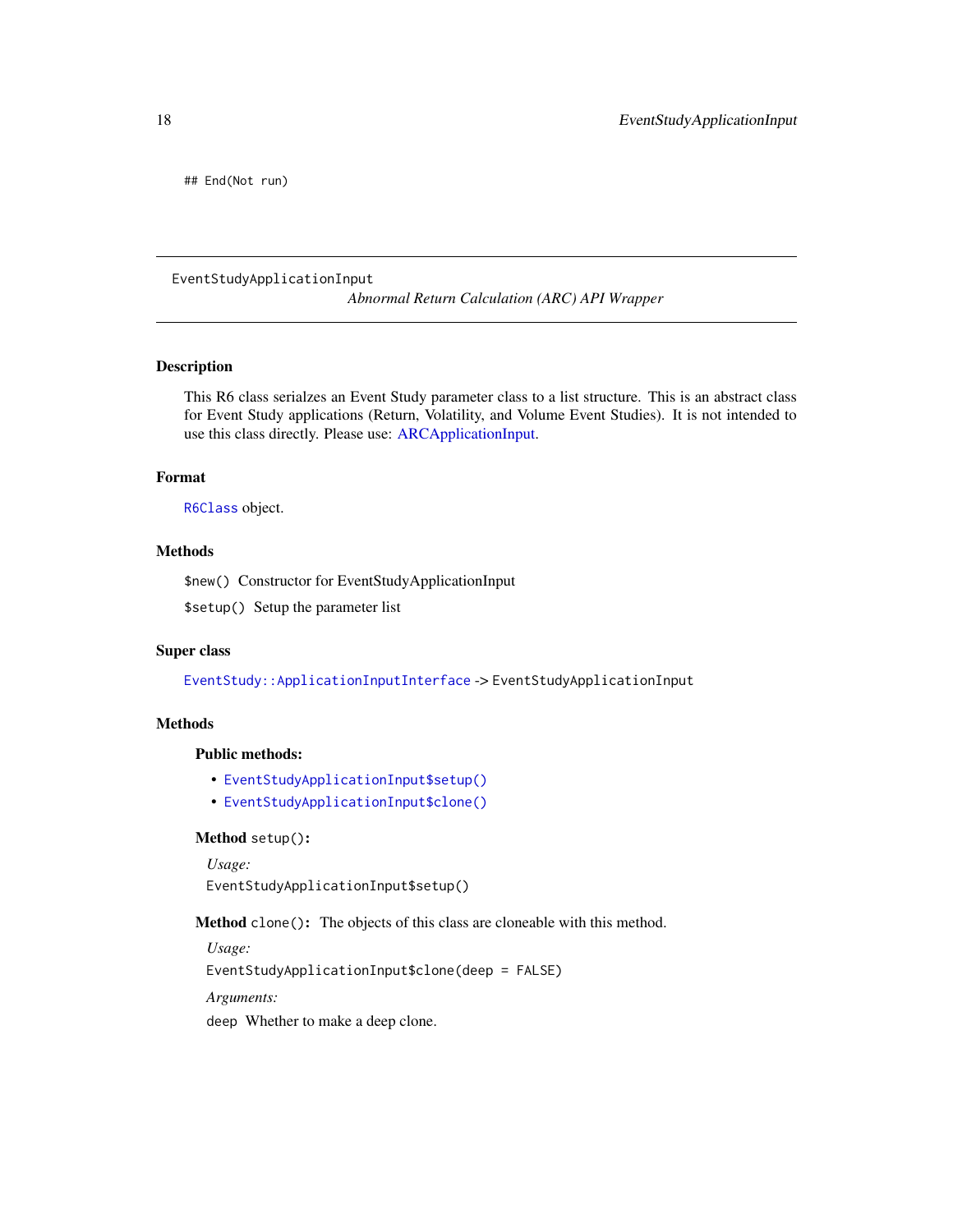<span id="page-18-0"></span>getSP500ExampleFiles *This function copies the three csv files to the actual working directory. This example data is used as motivation for using Event Studies for Additions / Deletions to market indices.*

# Description

For more details see the help vignette: vignette("introduction\_eventstudy", package = "EventStudy")

#### Usage

```
getSP500ExampleFiles(targetDir = getwd())
```
# Arguments

targetDir directory to save example files

# Details

or on our website: <https://www.eventstudytools.com/mergers-acquisitions>

#### Examples

```
## Not run:
getSP500ExampleFiles("data")
```
## End(Not run)

ResultParser *Parses request and results files returned from our Event Study API interface.*

# Description

This result file parser works currently only with csv files. Please read the vignette for further details (coming soon). We will restructure our result reports soon. So, this function may change dramatically. This object can be used for plotting your results.

#### Format

[R6Class](#page-0-0) object.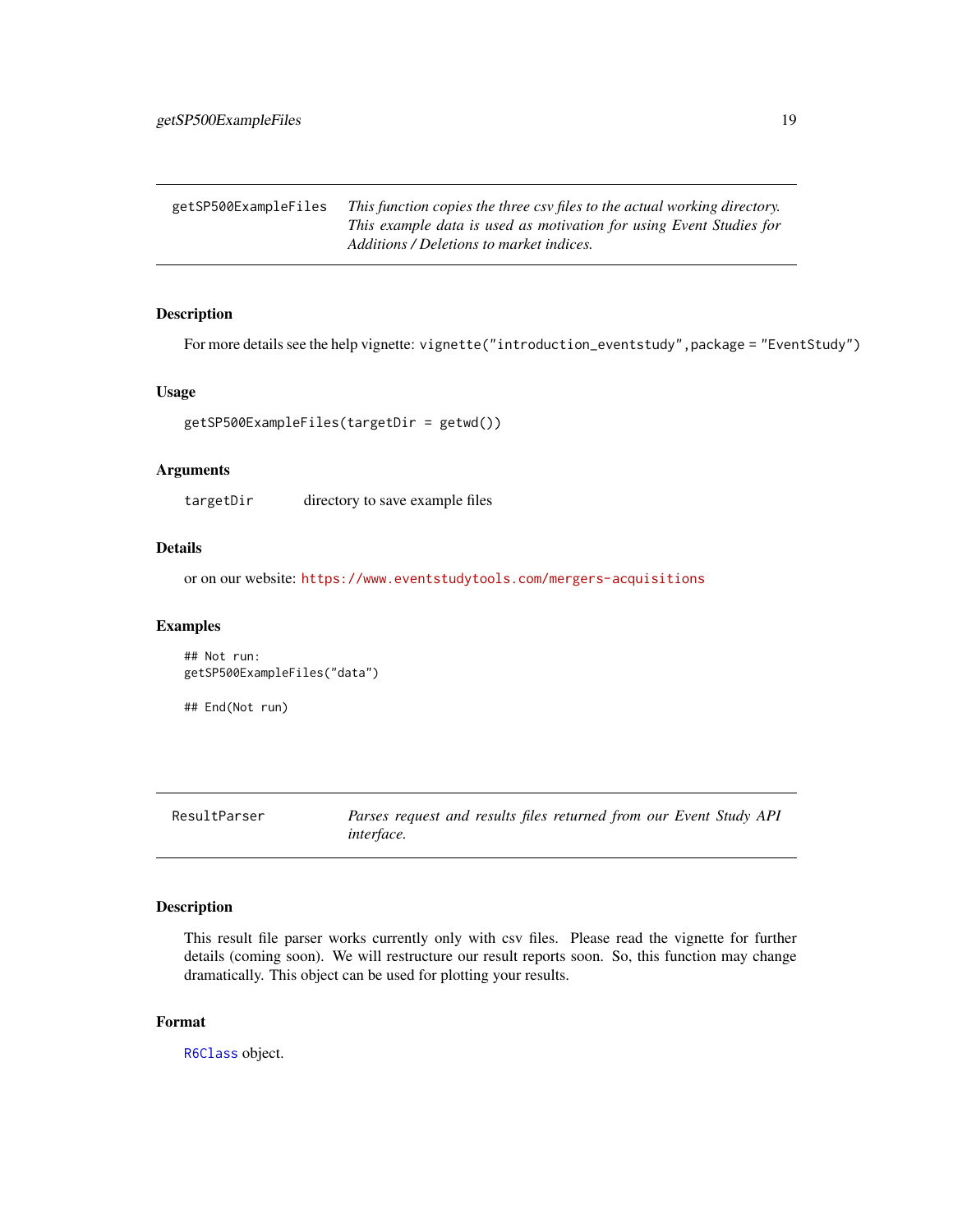#### Methods

- new(dir) This method is used to create object of this class with dir as the directory of result files.
- parseReport(path = "analysis\_report.csv") This method parses the analysis report file (analysis\_report.csv).
- parseAR(path = "ar\_results.csv") This method parses the abnormal return file (ar\_results.csv). Furthermore, it triggers parseReport and join firm and index name.
- parseCAR(path = "car\_results.csv") This method parses the cumulative abnormal return file (ar\_results.csv). Furthermore, it triggers parseReport and join firm and index name.

# **Methods**

# Public methods:

- [ResultParser\\$new\(\)](#page-14-0)
- [ResultParser\\$parseRequestFile\(\)](#page-19-0)
- [ResultParser\\$parseReport\(\)](#page-19-1)
- [ResultParser\\$parseAR\(\)](#page-19-2)
- [ResultParser\\$parseCAR\(\)](#page-19-3)
- [ResultParser\\$parseAAR\(\)](#page-19-4)
- [ResultParser\\$parseCAAR\(\)](#page-20-0)
- [ResultParser\\$calcAARCI\(\)](#page-20-1)
- [ResultParser\\$cumSum\(\)](#page-20-2)
- [ResultParser\\$createReport\(\)](#page-20-3)
- [ResultParser\\$clone\(\)](#page-4-1)

#### Method new():

*Usage:* ResultParser\$new()

# <span id="page-19-0"></span>Method parseRequestFile():

*Usage:*

```
ResultParser$parseRequestFile(path = "01_RequestFile.csv")
```
<span id="page-19-1"></span>Method parseReport():

*Usage:*

ResultParser\$parseReport(path = "analysis\_report.csv")

#### <span id="page-19-2"></span>Method parseAR():

*Usage:*

ResultParser\$parseAR(path = "ar\_results.csv", analysisType = "AR")

#### <span id="page-19-3"></span>Method parseCAR():

*Usage:*

```
ResultParser$parseCAR(path = "car_results.csv", analysisType = "CAR")
```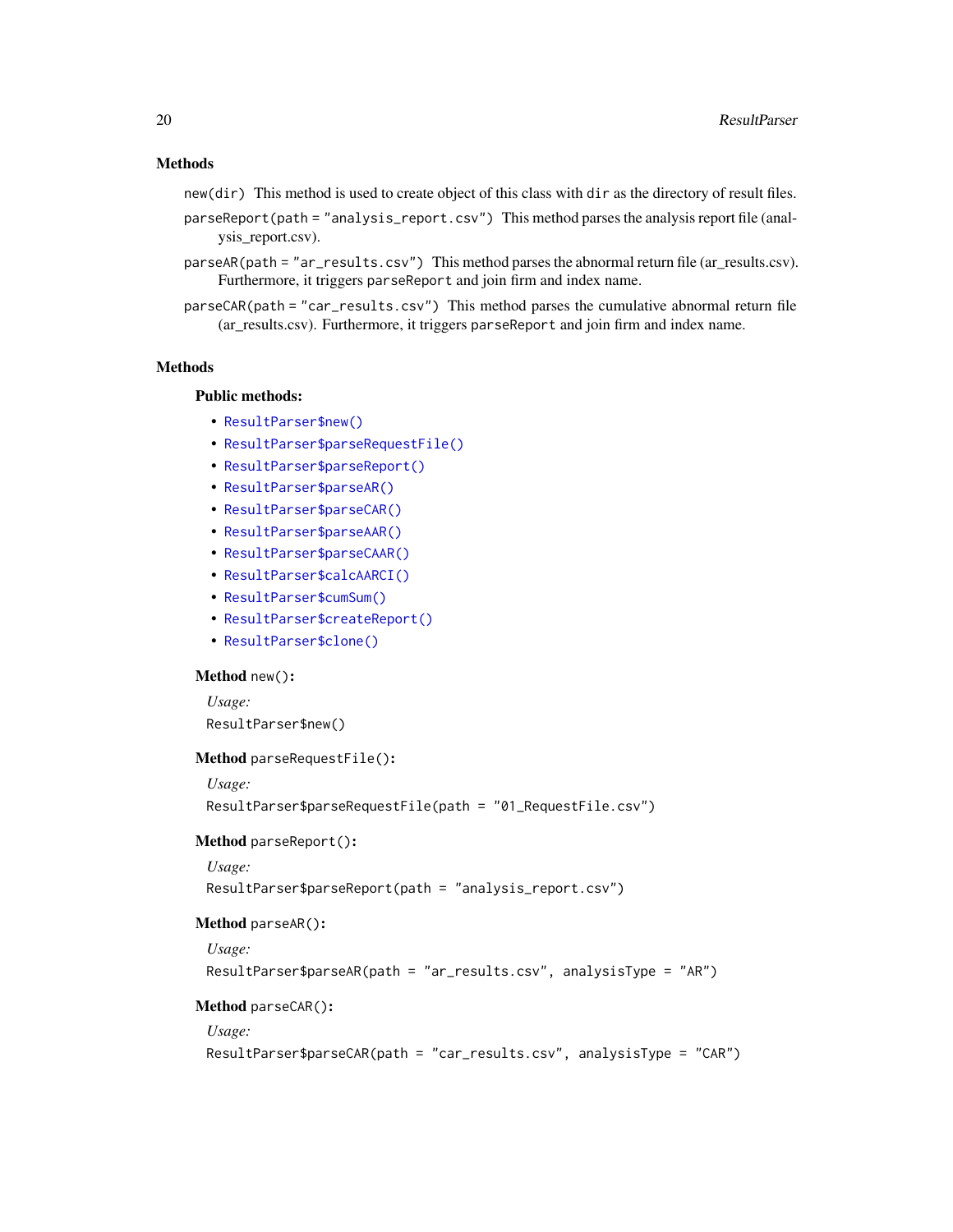#### ResultParser 21

```
Method parseAAR():
 Usage:
 ResultParser$parseAAR(
   path = "aar_results.csv",
   groups = NULL,
   analysisType = "AAR"
 )
```
<span id="page-20-0"></span>Method parseCAAR():

```
Usage:
ResultParser$parseCAAR(
  path = "caar_results.csv",
  groups = NULL,
  analysisType = "AAR"
\mathcal{L}
```
<span id="page-20-1"></span>Method calcAARCI():

```
Usage:
ResultParser$calcAARCI(
  statistic = "Patell Z",
 p = 0.95,
  twosided = T,
  type = "zStatistic"
\lambda
```
<span id="page-20-2"></span>Method cumSum():

```
Usage:
ResultParser$cumSum(
 df,
 var = "aar",timeVar = NULL,
 cumVar = NULL,
 fun = cumsum)
```
<span id="page-20-3"></span>Method createReport():

```
Usage:
ResultParser$createReport(file = "EventStudy.xlsx")
```
Method clone(): The objects of this class are cloneable with this method.

*Usage:* ResultParser\$clone(deep = FALSE) *Arguments:* deep Whether to make a deep clone.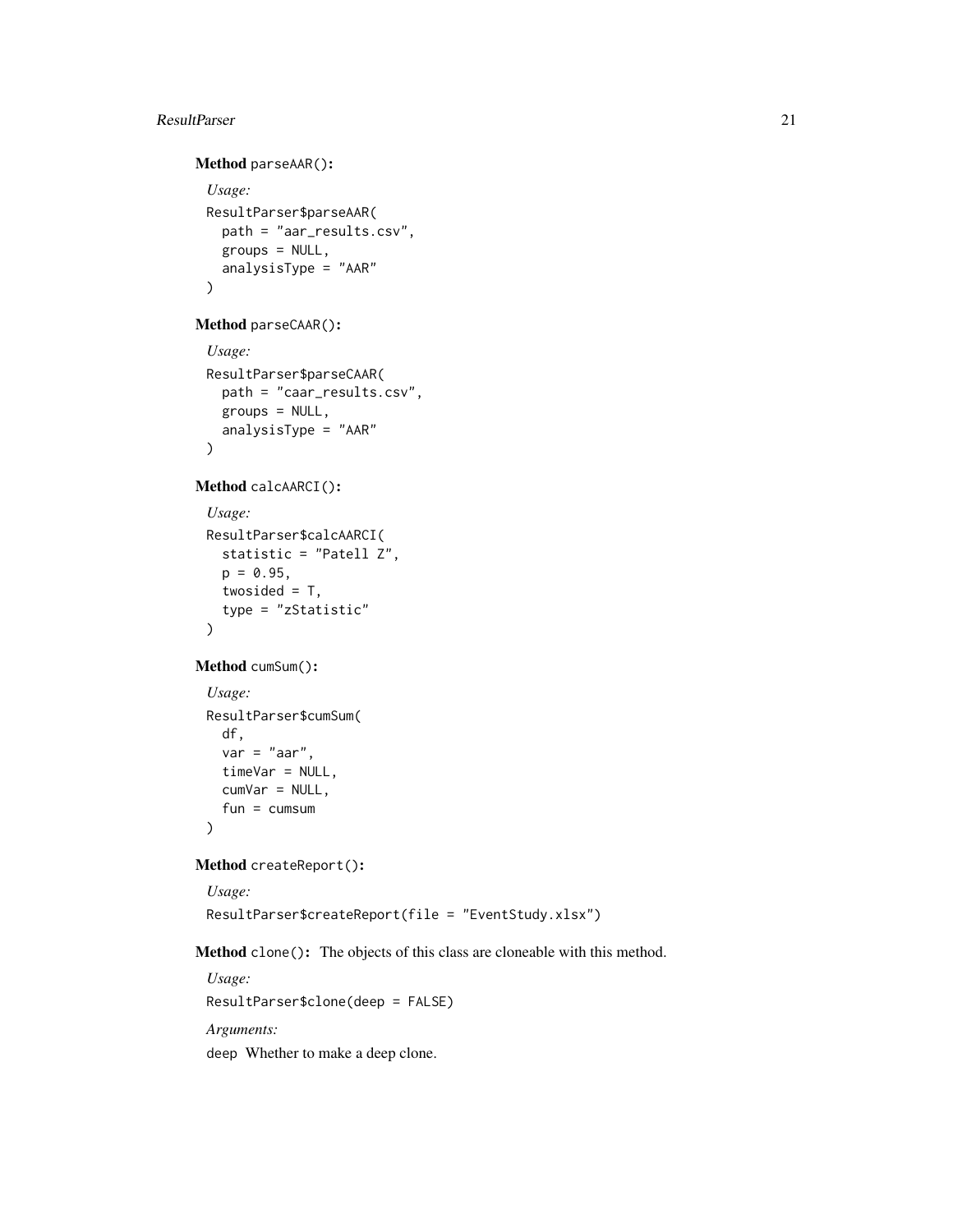# Examples

```
## Not run:
# Assume you already performed an Event Study and result files are saved in
# the actual working directory.
estParser <- ResultParser$new()
# parse request file
estParser$parseRequestFile("01_RequestFile.csv")
# parse result files
estParser$parseReport("Analysis report.csv")
```
## End(Not run)

estParser\$parseAR("AR results.csv") estParser\$parseAAR("AAR results.csv")